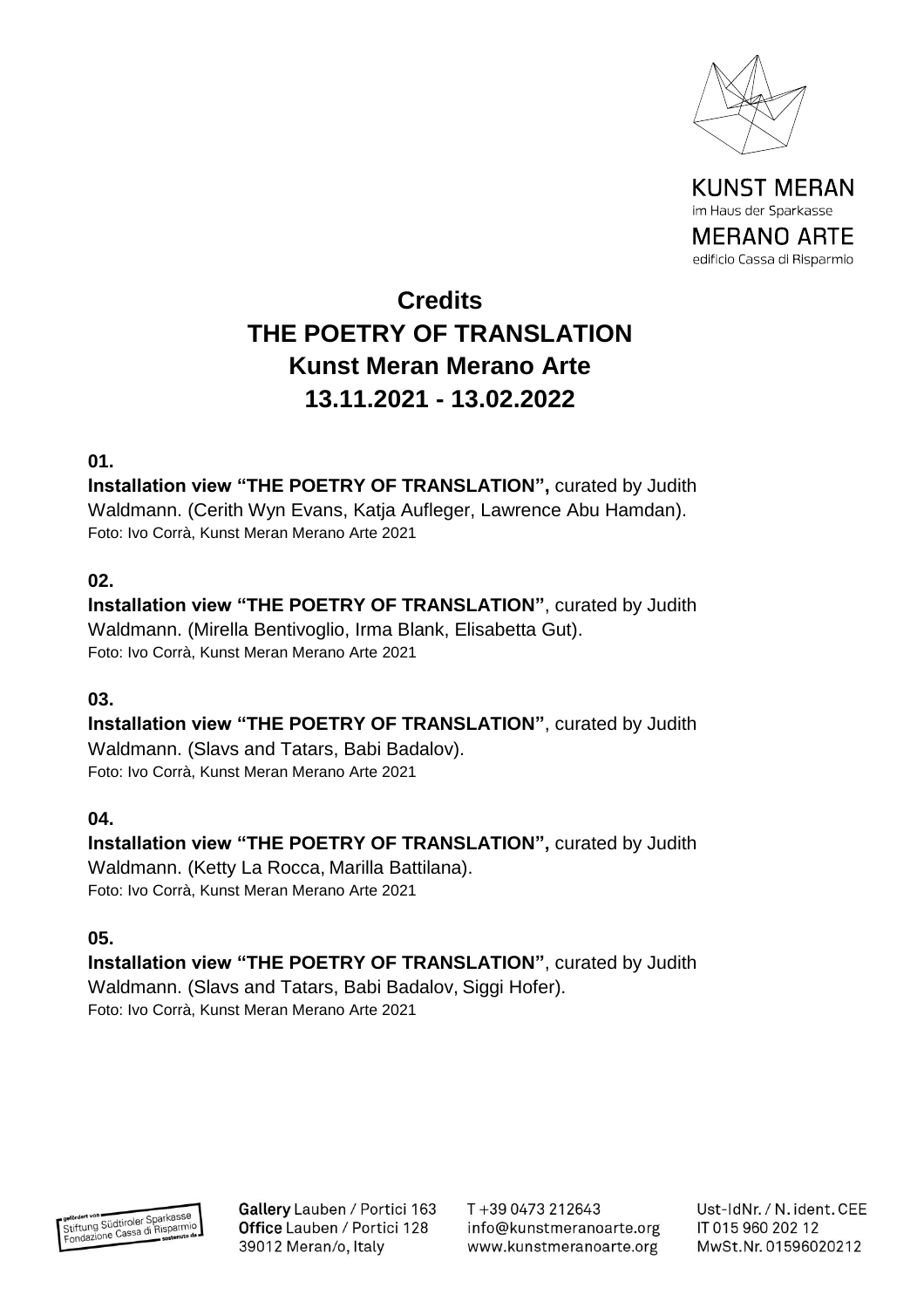



#### **06.**

## **Installation view "THE POETRY OF TRANSLATION"**, curated by Judith

Waldmann. (Annika Kahrs). Foto: Ivo Corrà, Kunst Meran Merano Arte 2021

## **07.**

## **Anri Sala**

*Answer Me*, 2008 HD Video, color, stereo Duration 4'50'' Courtesy the artist and Esther Schipper, Berlin © VG Bild-Kunst, Bonn, 2021 Film still © Anri Sala

## **08.**

#### **Babi Badalov**

*How Many Languages*, 2019 Painting on fabric 88 x 130 cm Courtesy the artist and Galerie Poggi, Paris

## **09.**

#### **Ben Vautier**

*Ethnies en lutte*, 1979/1990 Silk screen printing on cloth, Edition of 50 118 x 161 cm Courtesy the artist and Edizioni Conz, Berlin

## **10.**

#### **Cerith Wyn Evans**

*"Goodnight Eileen" from 'Here to Go' by Terry Wilson / Brion Gysin (1982)*, 2003 Installation: glass, plastic, metal, light Dimensions variable Courtesy the artist and Stiftung Museion and Museum für moderne und zeitgenössische Kunst, Bozen / Fondazione Museion, museo d'arte moderna e contemporanea di Bolzano

Gallery Lauben / Portici 163 Office Lauben / Portici 128 39012 Meran/o, Italy

T+39 0473 212643 info@kunstmeranoarte.org www.kunstmeranoarte.org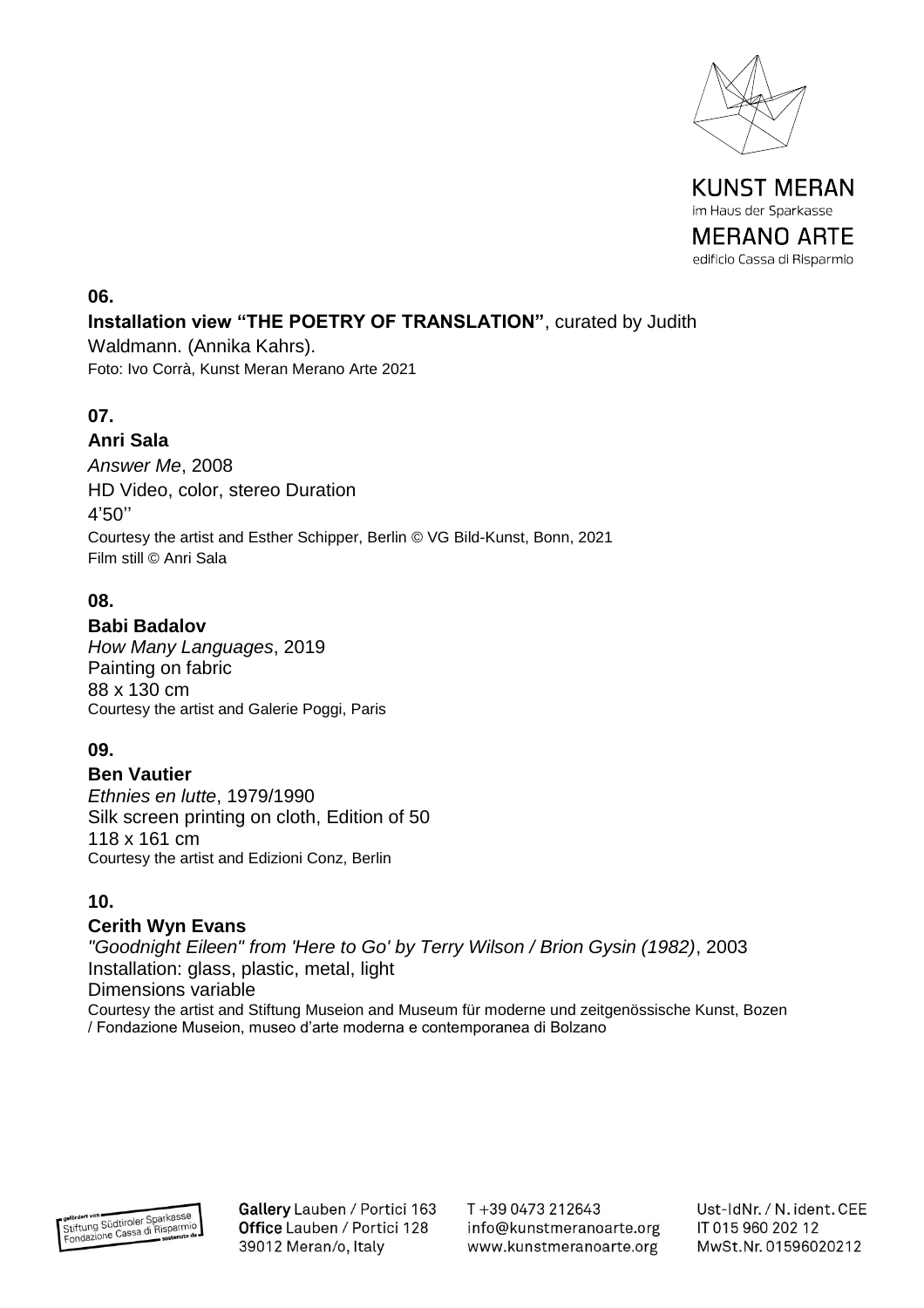

**11.** *L'Europa Unita parlerà Esperanto?*, 1978 Reprint 25 x 70 cm Courtesy Sammlung für Plansprachen und Esperantomuseum, Österreichische Nationalbibliothek

## **12.**

#### **Christine Sun Kim and Thomas Mader**

*Classified Digits*, 2016 Single channel video, Edition of 3, 2AP 5'28'' Courtesy the artists and François Ghebaly Gallery, Los Angeles, New York

## **13.**

#### **Jorinde Voigt**

*Ludwig van Beethoven/ Sonate Nr. 2 (Opus 2 Nr. 2),* 2012 Ink, pencil on paper, 32-pieces series 86,5 x 140 cm Courtesy the artist

#### **14.**

#### **Katja Aufleger**

*SUM OF ITS PARTS*, 2012 Sounds on vinyl record /A-side northen hemisphere 12' Courtesy the artist, STAMPA Galerie, Basel and Galerie Conradi, Hamburg, Brüssel

#### **15.**

## **Katja Aufleger**

*SUM OF ITS PARTS – COVER*, 2012 Courtesy the artist, STAMPA Galerie, Basel and Galerie Conradi, Hamburg, Brüssel



Gallery Lauben / Portici 163 Office Lauben / Portici 128 39012 Meran/o, Italy

T+39 0473 212643 info@kunstmeranoarte.org www.kunstmeranoarte.org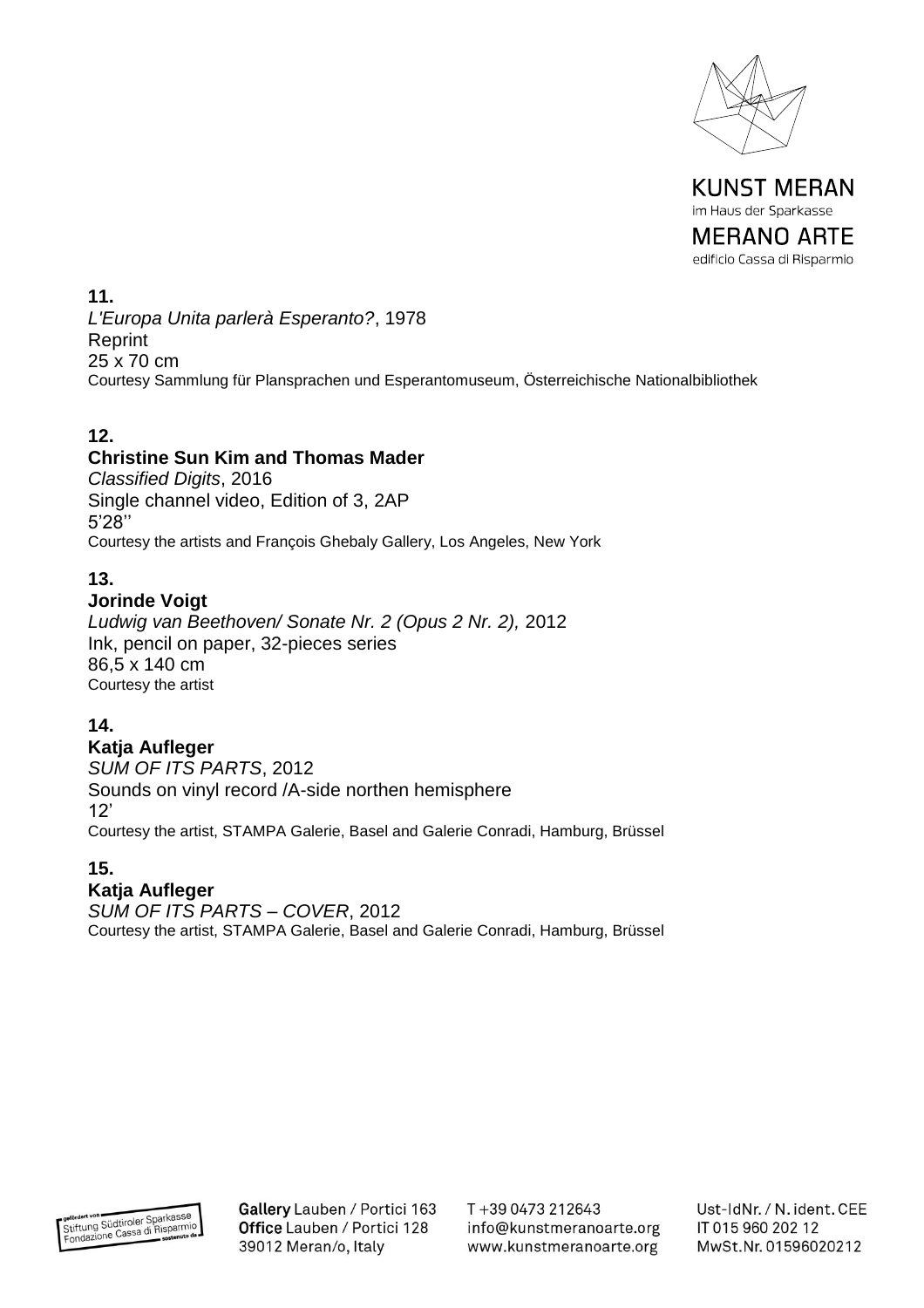

**16.**

#### **Lenora de Barros**

*Poema*, 1980/90 Offset printing on paper

101,5 x 20 cm

Courtesy Stiftung Museion, Museum für moderne und zeitgenössische Kunst, Bozen / Fondazione Museion, museo d'arte moderna e contemporanea di Bolzano and Archivio di Nuova Scrittura Foto: Augustin Ochsenreiter

#### **17.**

#### **Maria Stockner**

*Grace*, 2019 Glass object with egg, wood 10 x 17cm Courtesy the artist

#### **18.**

#### **Mirella Bentivoglio**

*Spara sulla parola*, 1991 Collage on paper 35 x 50 cm Courtesy the artist and Paolo Cortese Gallery, Roma, Atene

#### **19.**

#### **Siggi Hofer**

*I am*, 2012 Acryl and pencil on canvas 100 x 100 cm Courtesy the artists and Autonome Provinz Bozen, Südtirol / Provincia Autonoma di Bolzano, Alto Adige

**20. Slavs and Tatars** *Alphabet Abdal*, 2015 Woolen yarn



Gallery Lauben / Portici 163 Office Lauben / Portici 128 39012 Meran/o, Italy

T+39 0473 212643 info@kunstmeranoarte.org www.kunstmeranoarte.org